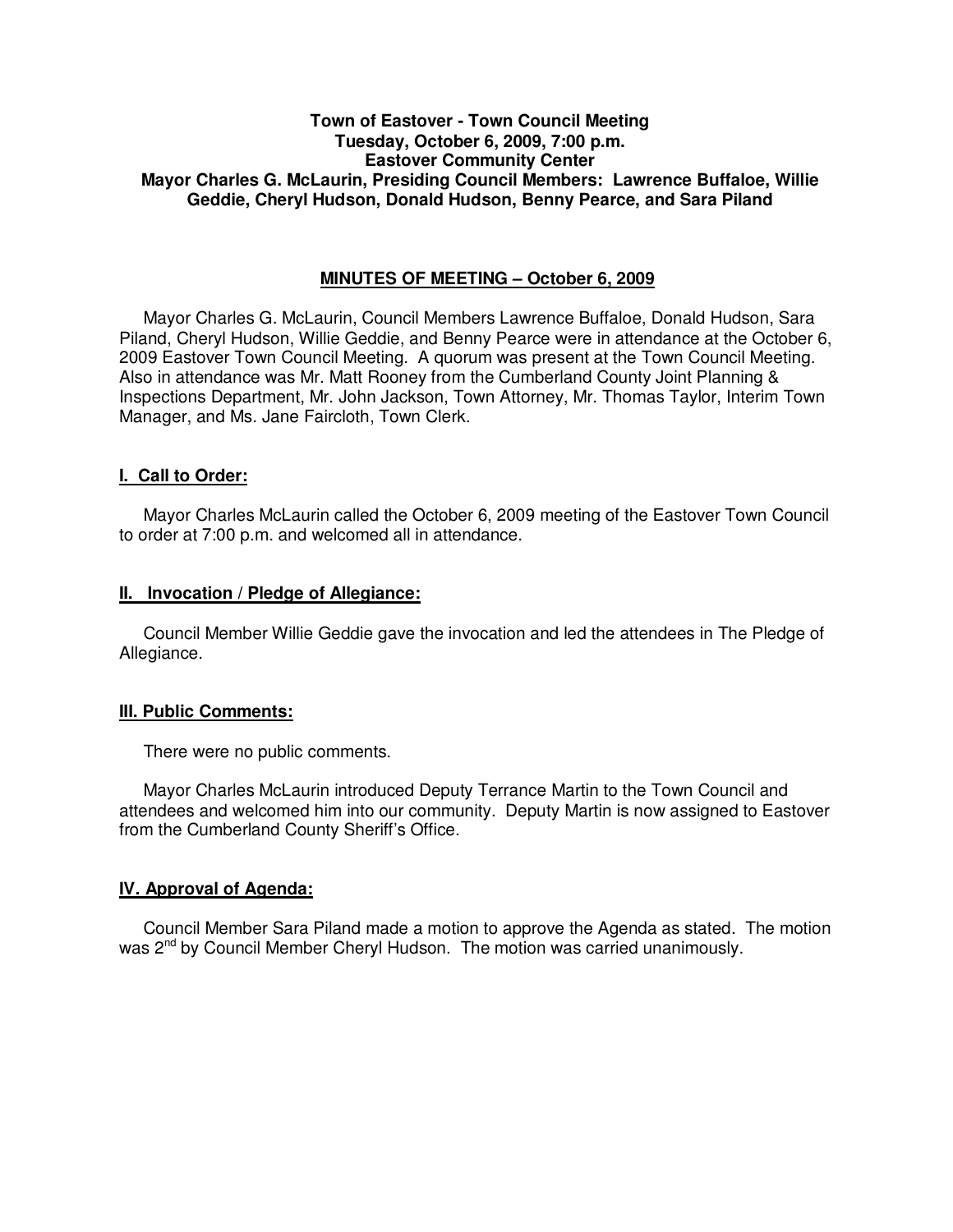### **V. Consent Agenda:**

- 1. Consider approval of the September 1, 2009 Town Council Minutes.
- 2. Consider approval of the August 31, 2009 Financial Report.

 Council Member Donald Hudson made a motion to approve the Consent Agenda as stated. The motion was 2<sup>nd</sup> by Council Member Lawrence Buffaloe. The motion was carried unanimously.

## **VI. Discussion Agenda:**

#### **Agenda Item #1:**

### **Public Hearing – Rezoning Case No. P09-36 from R6A Residential to C2(P)/CUD & Permit – 3863 Dunn Road. Property owned by Johnnie L. & Linda Sanderson (Eastover)**.

 Mayor McLaurin stated that the next item is a request by Johnnie L. & Linda M. Sanderson for a Conditional Use District and Permit. The Hearing on the Conditional Use District is legislative while the Permit is judicial in nature and will be conducted in accordance with special due process safeguards.

 Mayor McLaurin stated that all persons who wish to testify in this case should have signed up on the sign-in-sheet. He stated that if you have not signed and wish to speak. Please sign up now. All those wishing to speak, please come to the podium to be sworn in. Six individuals signed-in and came forward to be sworn in.

 **Speakers in favor of Case No. P09-36:** Applicant, Mrs. Linda Sanderson, Mr. Chris Jones, Mrs. Cindy Whetzel, Mr. John Sanderson and Mr. Rock Jordan were sworn in to speak in favor of the case.

 **Speakers opposing Case No P09-36:** Mrs. Sharon Moore was sworn to speak as an opponent to the case.

Mayor McLaurin stated that before opening the hearing, I'd like to give the Board Members a chance to reveal any possible conflicts and withdraw from these proceedings if necessary. If any member reveals a conflict and wishes to withdraw, we ask that they leave the room.

 Council Member Cheryl Hudson requested that the Town Council excuse her from participating and voting on Case No. P09-36. She stated that she has a conflict of interest in this case. Council Member Donald Hudson made a motion to excuse Council Member Cheryl Hudson from Case No. P09-36. The motion was  $2^{nd}$  by Council Member Sara Piland. The vote was unanimous.

 Mayor McLaurin asked the Town Council if any Board Members who have any information or special knowledge about the case that may not come out at the Hearing tonight, to please describe that information for the record so that interested persons will know and can respond. The Town Council Members stated that they knew where the property was located but had no special knowledge of the case.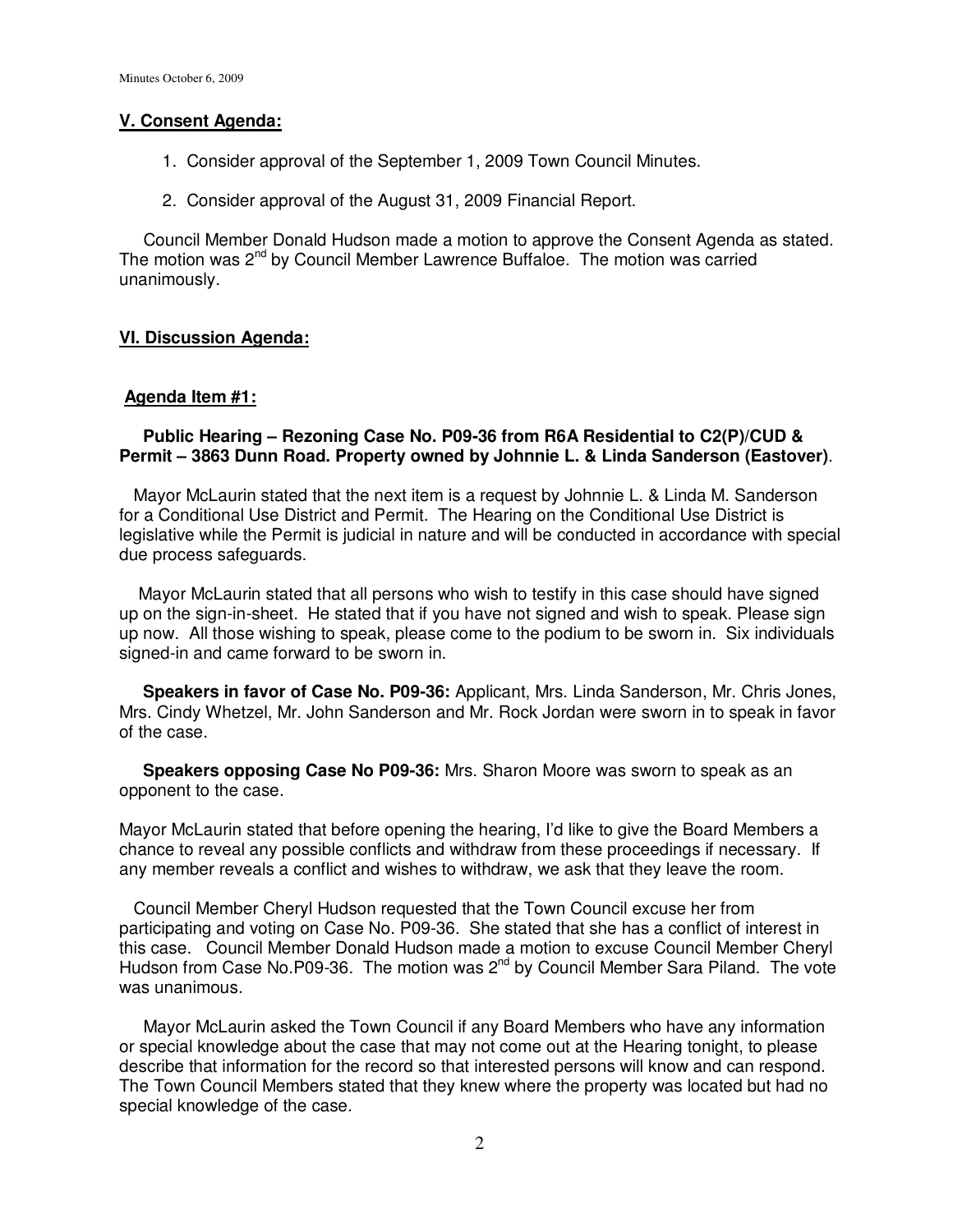Mayor McLaurin stated that the Order of Business for this Public Hearing will be as follows:

- a. First we will hear from the Planning Staff.
- b. Then we will hear from the Applicant and their Witnesses.
- c. Then we will hear from the Opponents to the request.

Mayor McLaurin stated that before an individual begins to testify, the individual is to be clearly identified for the record and to also state their address. The Mayor stated that once the individual has given their comments, he would ask if anyone in the audience has any questions of that person. The Mayor would recognize them at that time.

 Attorney John Jackson stated that if an individual wants to present written evidence to the Board, such as reports and maps or exhibits, the witness who is familiar with the evidence should ask that it be introduced during or at the end of his/her testimony. Mr Jackson stated that any written evidence offered and if accepted by the Board, must be made a part of and kept with the official record.

 Attorney Jackson stated that petitions, reports or other documents generally cannot be accepted unless the individual who created and/or signed the document is present (including all individuals with signatures on any petition).

 Attorney Jackson stated that Attorneys who speak should not give factual testimony but may summarize their client's case. If, however, an attorney wishes to be a witness and present testimony, he or she must have been sworn in.

 Mayor McLaurin stated I now **Open the Public Hearing on Case No. P09-36** and ask for the presentation from the Cumberland County Planning Staff.

 Mr. Matt Rooney from the Cumberland County Planning & Inspection Department briefed the Town Council on Case No. P09-36. He stated that this is a rezoning of .49 +/- acres from R6A Residential to C2(P)/CUD planned service and retail/conditional use district (Restaurant; Recreation/amusement, indoor; Retail; and other permitted uses) and the permit or to a more restrictive zoning district for a restaurant (Ice Cream Shop and Grill) and the Permit subject to the contents of the application, Site Plan and Ordinance related conditions.

 Mr. Rooney stated the members present at the September 15, 2009 meeting voted to approve the C2(P)/CUD Planned Service and Retail Conditional Use District for a Restaurant (Ice Cream Shop and Grill) and the Permit subject to the contents of the application, Site Plan and Ordinance related conditions.

 Mr. Rooney gave a slide presentation of the general area proposed for rezoning to the Town Council. Mr. Rooney stated that there is water and sewer and no soil limitations on the property. Mr. Rooney stated that the side setbacks shown on the site plan are not meeting the setbacks required for the C2(P) Planned Service and Retail zoning district. Mr. Rooney stated that on the South side the setback is 6 feet short, and the front and back setback is appropriate, on the North side you have only 20 feet from the existing structure. Mr. Rooney stated that this property is basically surrounded by R6A zoning on the east side which has all types of housing to include mobile homes.

 Mr. Rooney informed the Council that if both lots were included it could be Transitional Use. Mr. Rooney stated that the request is for a Conditional Use, if the Board were to approve this request the applicant would not be allowed any other uses other than what the applicant has specified. The other part is that in granting certain conditions on that applicant. Mr. Rooney stated that conditions would stay the same if the ownership changed. For this to change it would have to go through the rezoning process again. The conditions of the case apply regardless of ownership of said property. The new owner would have to apply for another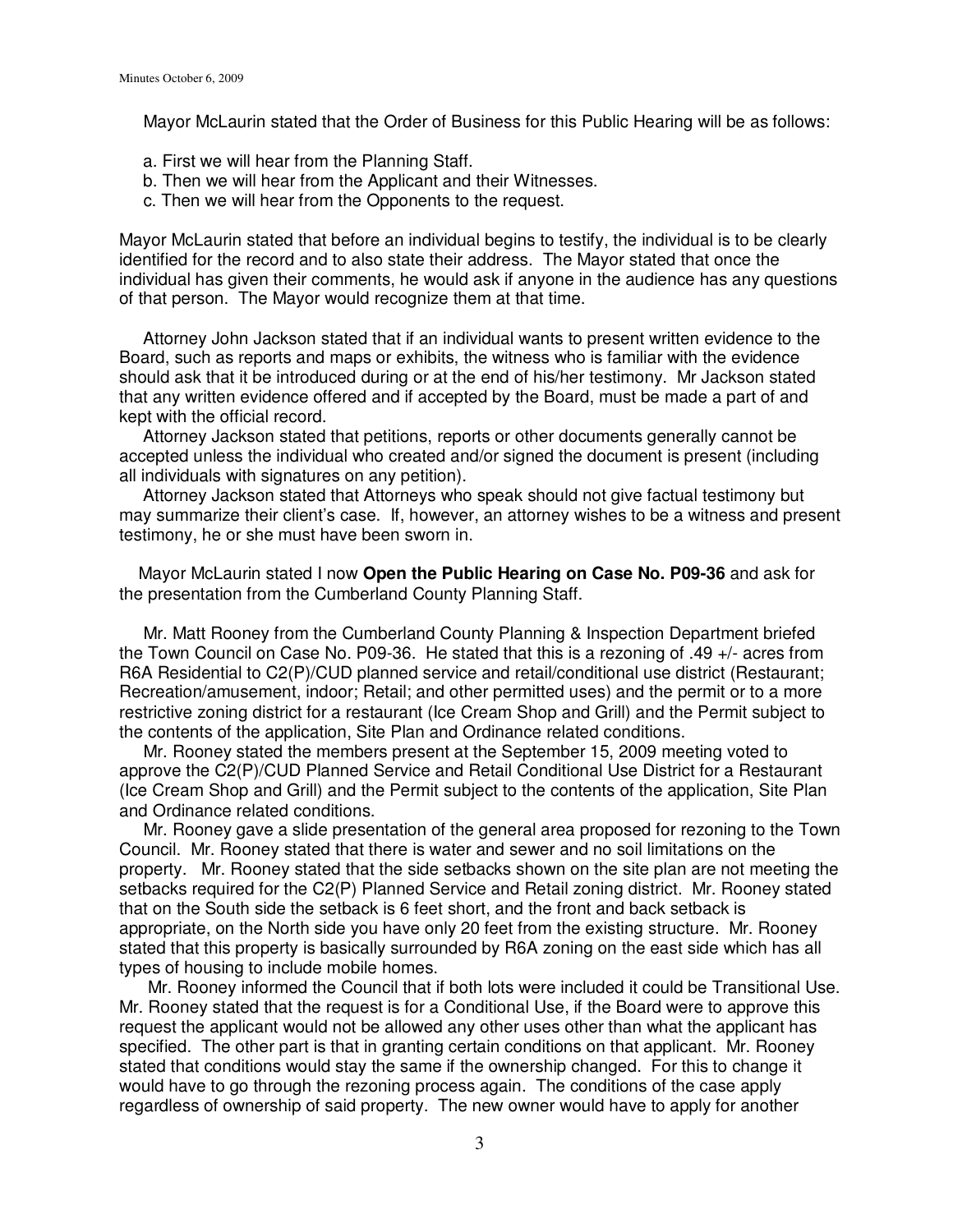### CUD to change the zoning.

 Mayor McLaurin stated that we will now hear from the applicant and other opponents of the request. If there are attorneys, or other representatives who will give a general summary if the client's position, we invite you to go first. No attorney's for the applicant's were present to speak.

 **Testimony from the applicants:** Mrs. Linda Sanderson and Mr. Johnnie L. Sanderson applicant's **spoke in favor**. Mrs. Linda Sanderson stated that the application had been revised asking for an ice cream store and grill to add to the community. Mrs. Sanderson stated that she didn't understand how the application was considered dangerous to public safety. Surveyors, builders, general contractors, the fire marshal, and the health department have been out to the subject property. All of them have said that this structure could be, with the right amount of money, suitable for what they are looking for. Mrs. Sanderson stated that she has a notarized statement from all adjoining property owners stating that they support the application. Mrs. Sanderson stated that they are trying to give the community what they are asking for if the application is considered for approval. Mrs. Sanderson asked that the sidewalk requirement be removed as there are no sidewalks in Eastover. Mrs. Sanderson stated that she has read the 2030 Use Plan and the 2010 Plan gets more confused each time.

 Mr. Johnny Lee Sanderson **spoke in favor** as one of the applicants. He stated that there are plenty of people present tonight, and in the Eastover area that would really like to see something in the community for children and for the elderly. There were approximately 20 people present in favor of this case. Mr. Sanderson stated that he didn't agree with the danger to public safety concerning motor vehicle traffic when there is a store, grill, and town hall all in the same area. Mr. Sanderson stated that he checked with the Department of Transportation (DOT) and they don't have a problem with a 20 foot entrance as long as it's graded for the intended use. Mr. Sanderson stated that they were just trying to do something for the community for young, old and middle age. Mr. Sanderson stated that they are not going to shut down the Corner Grill. The 2030 Land Use Plan is a guideline in all towns and can be bent.

 Mr. Chris Jones **spoke in favor** of Case No. P09-36. He stated that Eastover is a great place to live and mainly the Corner Grill has the best hamburgers and hotdogs anywhere. Mr. Jones stated that he mention the Corner Grill because the Sanderson's proposal could possibly affect the Corner Grill. Mr. Jones stated that he does not feel that the Corner Grill would be affected by competition. This would be something good for the community.

 Ms. Cindy Whetzel **spoke in favor** of Case No. P09-36. She stated that she is the adjacent property. She stated that she is the one that sold the property to the Sanderson's when her father passed away in March. The Sanderson's daughter approached me about the property and stated that they would like to put an Ice Cream Shop & Grill at that location. She stated that she has no problem with living between the proposed Ice Cream Shop & Grill and the Corner Grill. I do not see this as a conflict with the Corner Grill. She stated that people are looking for a place to eat and relax after ball games and on the weekend without having to drive all the way into Fayetteville. The Ice Cream Shop and Grill would offer this to the Eastover residents.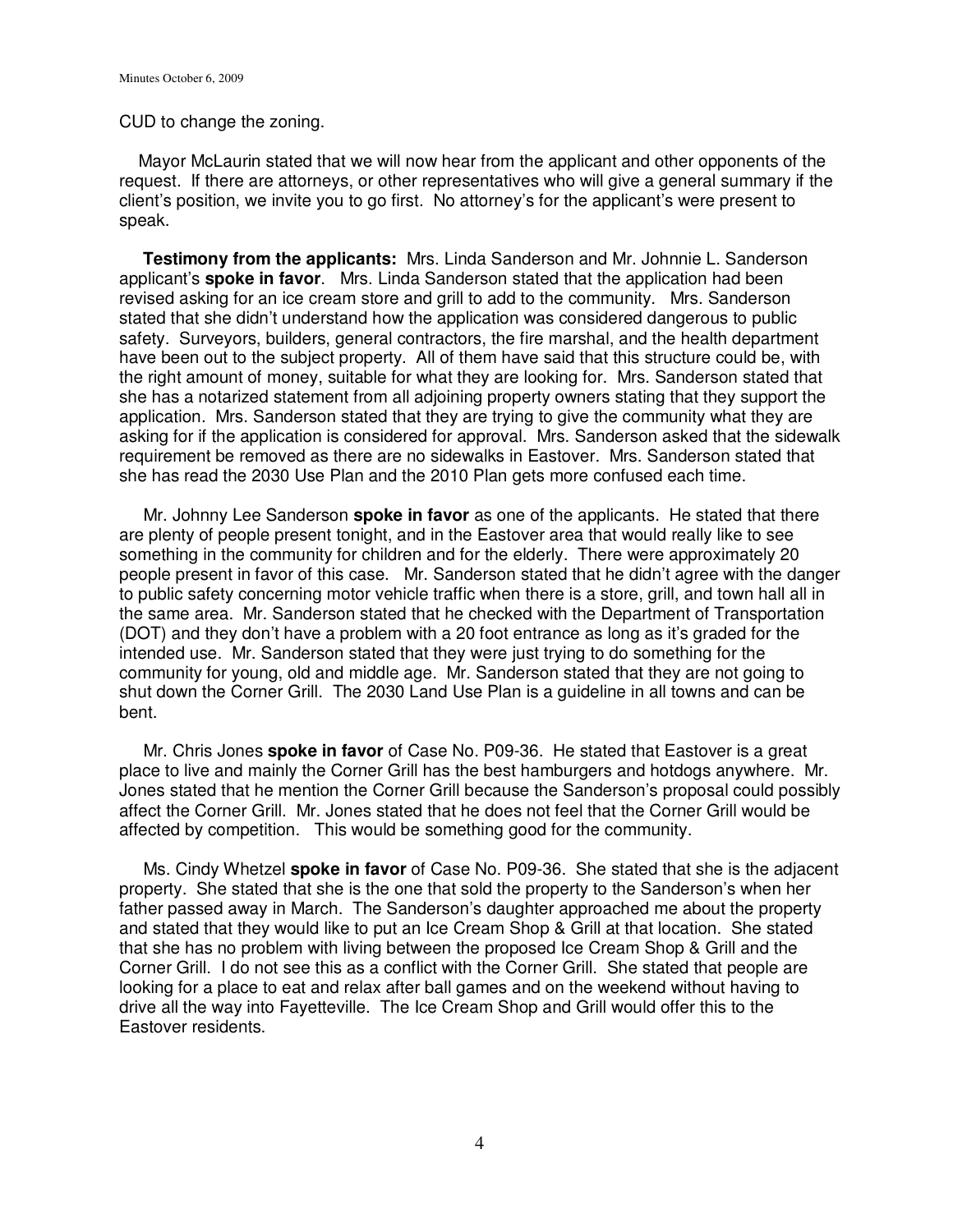Mr. Rock Jordan **spoke in favor** of Case No. P09-36. Mr. Jordan stated that he is one of the older people in the community. Mr. Jordan stated that he lives in the Vander area which is in the Eastover Township. He stated that he has known the Sanderson family for years and he thinks the Ice Cream Shop & Grill would be a wonderful thing for Eastover and the surrounding community.

 **Testimony from the Opponent:** Ms. Sharon Moore spoke in opposition of Case No. P09-36. Ms. Moore stated that she is not against an Ice Cream Shop, but did not want them to sell hamburgers & hot dogs, which is her specialty. She stated that her business has been in operation for three generations.

 **Rebuttal from applicant:** Mr. Johnny Lee Sanderson stated that he understands what the Corner Grill is saying. Other business helps other business, not puts them out of business. He stated the Kangaroo and EPCO both sell the same things but they do not put each other out of business. Council Member Buffaloe asked if the design presented by Mr. Sanderson was for the existing building. Mr. Sanderson stated it was for the current building, and he was trying to make it look better than it does now. There were no further questions from the Town Council.

Mayor Charles McLaurin moved to **Close the Public Hearing on Case No. P09-36**.

 Mayor McLaurin asked for discussions from the Town Council. Attorney Jackson reminded the Town Council that they are considering first the Conditional Use District, which is a "legislative" type vote. If that motion passes, the Chairman should call for a vote on the Conditional Use Permit, which is a "quasi-judicial" type vote.

 Mayor McLaurin stated that Dunn Road is going to be commercial and expressed his approval of this case. Council Member Sara Piland stated that the decision tonight is not about competition with the Corner Grill, and not whether we as a Council would like to have an Ice Cream Shop & Grill. She stated that it is about rezoning property only.

 Council Member Piland stated that we are setting a precedent, and we as the Town Council must do so in a fair way. This request is not in compliance with the 2030 Land Use Plan, Eastover Detailed Land Use Plan, and not in compliance with the setbacks that have been mentioned for C2(P) property. She stated that as I expressed at the Planning Board Meeting she wants' Eastover to grow, but within the guideline set forth by the Town. She stated that at this time I do not feel inclined to support the petitioner's request.

 Council Member Buffaloe asked Mr. Rooney about the setbacks. Mr. Rooney stated that any changes to the conditions of this request must have a new rezoning request. He also stated that this would apply even if the applicants sold the property. Mr. Rooney stated that any changes to include hours of operation would have to come back to the Town Council for approval.

 Council Member Donald Hudson stated that the Town Council has not deviated from the Detailed Land Use Plan on any case. He stated that this case does not qualify.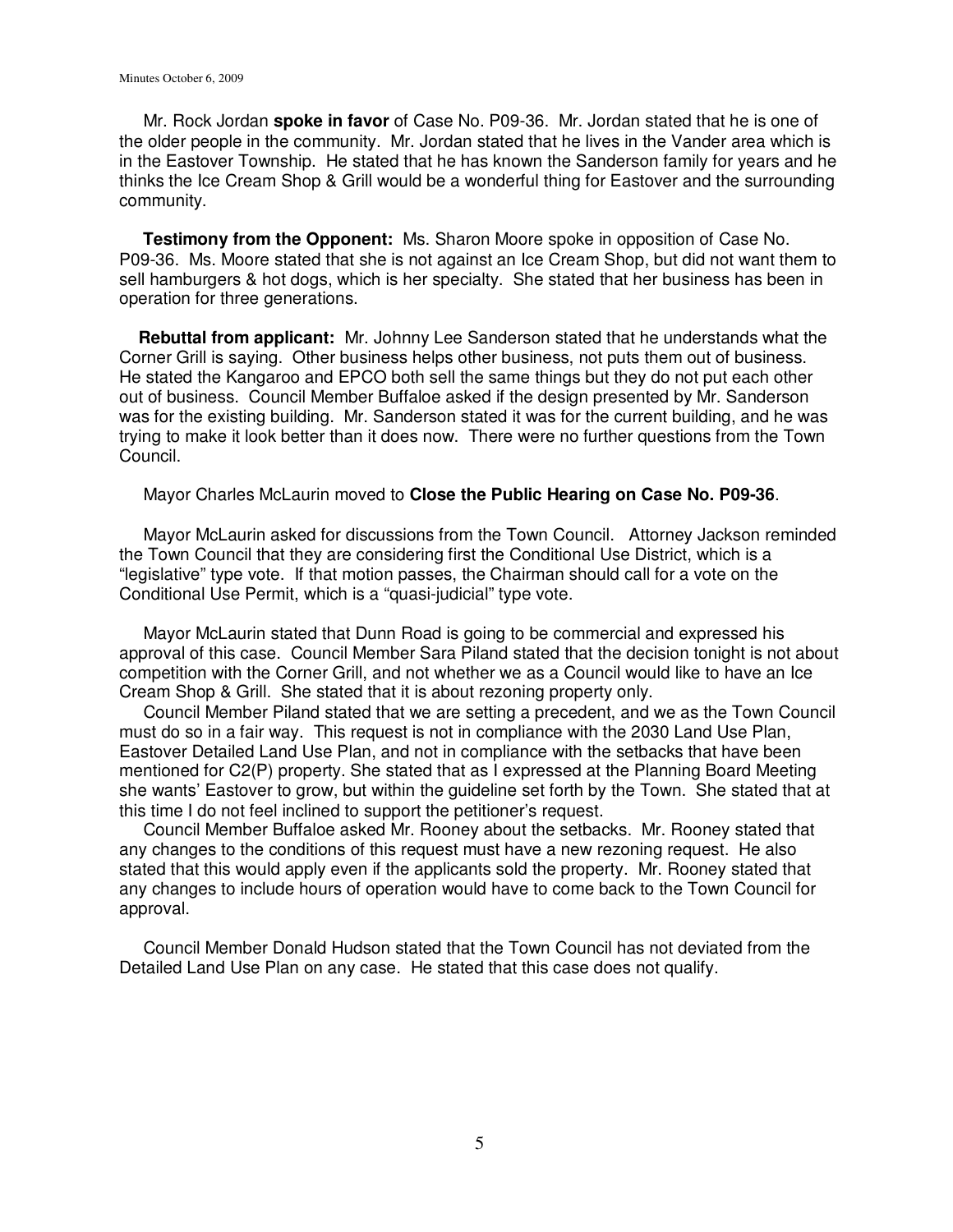Mr.Taylor asked Mr. Rooney if the adjacent piece of property were rezoned C2(P) also would this case then qualify. Mr. Rooney stated it would be more in line with the Detailed Land Use Plan and would meet the setbacks. Mr. Rooney stated that if the two lots remained separate it would not. He stated that they could make one lot of the two, or have the owner apply for rezoning of her property to C2(P) and she could still live there but would be nonconforming. However, if there were major damage to her property there would be major issues.

#### **Mayor McLaurin asked for a motion on Case No. P09-36**.

 Council Member Benny Pearce stated I move that the Eastover Town Council fails to find that this Conditional Use District application is reasonable, neither arbitrary nor unduly discriminatory, and in the public interest, and that it therefore be denied. The motion was 2<sup>nd</sup> by Council Member Sara Piland. The vote was one nay (Mayor Charles McLaurin), five yeas (Council Members Piland, Geddie, Buffaloe, Pearce and D. Hudson), with one vote excused (Council Member C. Hudson). The vote was five for denial and one in favor of Case No P09- 36. Motion carried, therefore Case No. P09-36 was denied.

### **Agenda Item #2:**

#### **Discuss ways to create mini-parks within the Town.**

 Council Member Sara Piland stated that she did not know exactly what we could discuss tonight. She stated that we do want something nearby in this vicinity. We want more green and open space. She stated that a small area of land would be great. Mayor McLaurin stated that the land behind Eastover Central Elementary School by the Community Center and the area around the Eastover Ball Park would be great. Council Member Piland stated that we could approach the School Board concerning a portion of the property next to the Eastover Community Center. She stated that she and Mr. Mac Williams made an informal contact to the School Board for purchasing the land joining the Community Center. She stated that she thought we should ask if they would be willing to sell a portion of the land, as part of the land backs up to the school as a buffer for the school. Perhaps they would sell the part that is not a buffer. Mr. Rooney stated that there are lesser problems (wet lands) with the land closer to the Community Center than the buffer area.

## **Agenda Item # 3:**

## **Discuss walking-trail at Eastover Ball Park.**

 Mayor McLaurin stated that the Eastover Ball Park has had great improvements. He stated that we would like to have a walking trail at the back of the ball park. Council Member Sara Piland stated that Mr. Henry Bowden, Chairman of the Eastover Ball Park Association stated that they did not have the funds to build a walking trail at this time. She asked Mr. Taylor if we could come up with \$30,000 to pay for a walking trail. She stated that she was aware that we did not specifically budget for a walking trail, but could we come up with the funds elsewhere. Mr. Taylor stated that we had set up contingency funds within departments for the purpose of keeping us from going over an account, but felt we could come up with the funds. Mr. Taylor stated that there are some small grants available for recreation equipment, etc.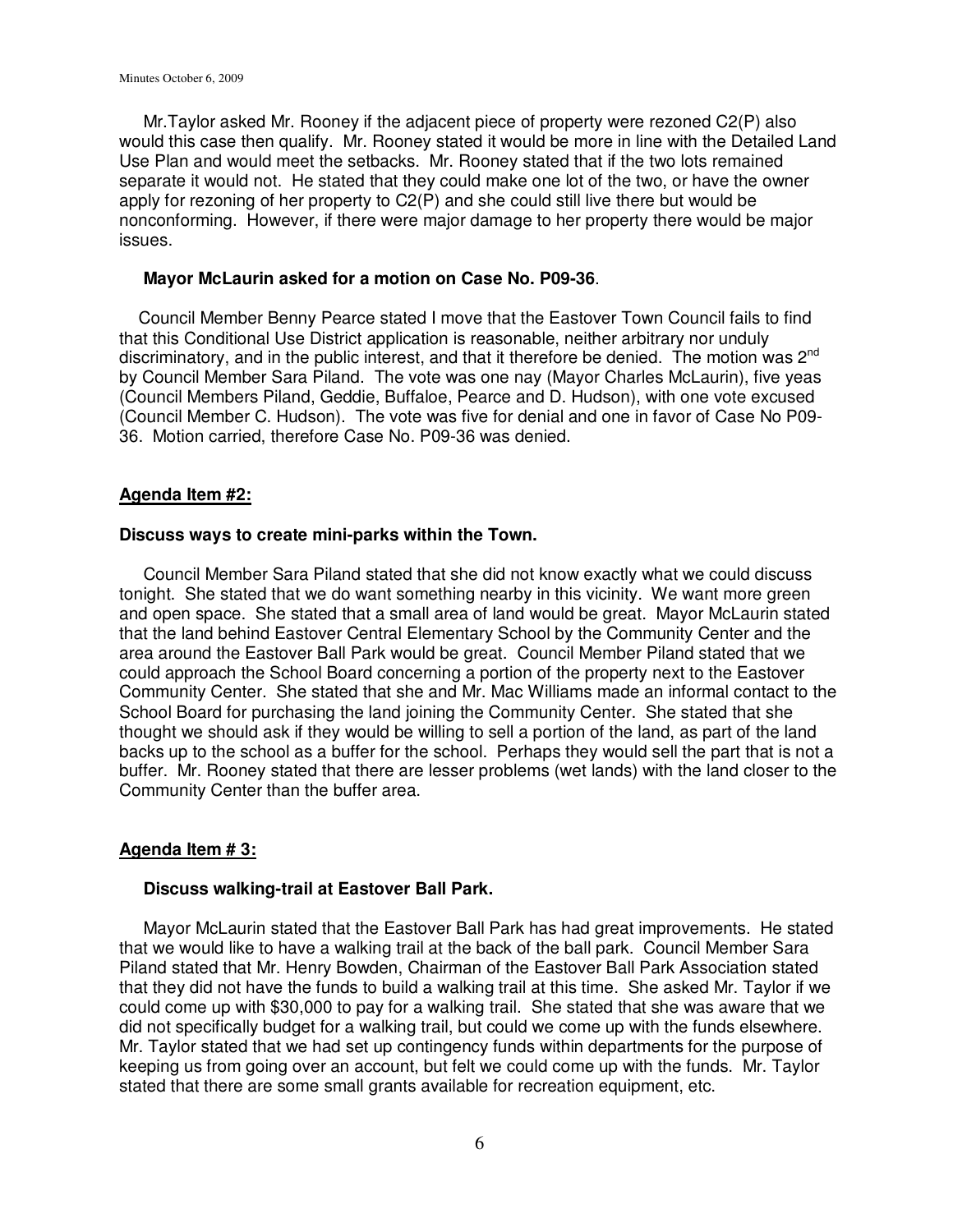Council Member Sara Piland made a motion to invite Mr. Henry Bowden to the November 3, 2009 Town Council meeting and have him present a proposal for a walking trail for the Eastover Ball Park. The motion was 2<sup>nd</sup> by Council Member Donald Hudson. The vote was unanimous.

### **Agenda Item #4:**

#### **Discuss next steps in developing plan for commercial districts.**

 Council Member Sara Piland stated that she had a telephone conversation last week with Mr. Matt Rooney concerning developing a plan for the commercial district. Mr. Rooney stated that he understood that the "Main Street Application" did not work out. Mr. Rooney stated that he had talked to some of the other participants of the other applicants. Council Member Sara Piland stated that we need to get something in place and have this for the November meeting. Mr. Taylor stated that decisions like this are going to get harder and harder. He said street lighting, landscaping, signs, etc. all of these need to be considered. Council Members asked Mr. Rooney, Mr. Taylor and the Mayor to meet and discuss the commercial vision.

## **Agenda Item #5.**

## **Discussion and consideration of Resolution No. 10-2009 (Health Benefit Plan for town employees).**

 Mr. Taylor stated that the Town had requested a Full Benefit Package since you are looking for a permanent Town Manager. Mr. Taylor stated that this would include Health Insurance, Dental Insurance, Vision Insurance and Life Insurance for town employees. Dependant insurance must be paid for by the employee rather than the Town. Mr. Taylor stated that at this point supplemental life insurance can be added with little effort. He said the Town will now offer Retirement, 401k Supplement, Health, Dental & Vision Insurance, and Life Insurance is offered. Mr. Taylor stated the Town would have to choose what level of coverage they want, and it would cost approximately \$600.00 per year per employee., and the cost is the same through-out the State. Mr. Taylor stated that he urged the Town Council to approve the Resolution No.10-2009 for the Health Benefit Plan.

 Council Member Sara Piland made a motion to approve the Resolution No 10-2009 (Health Benefit Plan for town employees) to become a member of the Municipal Insurance Trust of NC. The motion was 2<sup>nd</sup> by Council Member Cheryl Hudson. The vote was unanimous.

## **Agenda Item #6.**

#### **Discuss and consider a contract with the Eastover Civic Club.**

 Attorney Jackson presented a **draft** document to the Town Council for the Eastover Civic Club for consideration. Mr. Jackson stated that the Eastover Civic Club will meet at the Community Center on the 1<sup>st</sup> Thursday each month. He stated that the Eastover Civic Club would have priority for their meeting.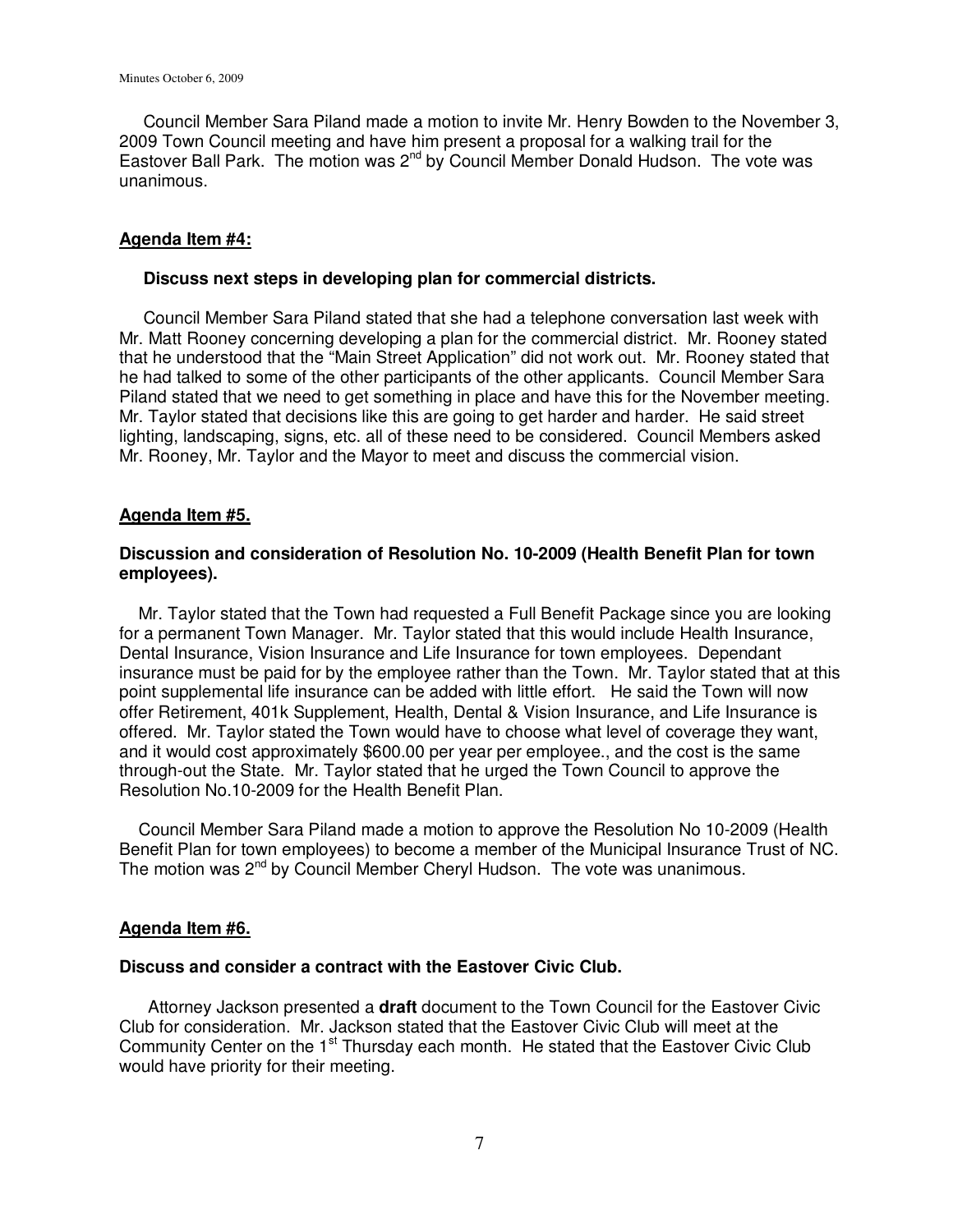Council Member Sara Piland stated that the Eastover Sanitary District (ESD) should be on a separate contract. Attorney Jackson stated that he would prepare a separate contract for the ESD. Attorney Jackson stated that the ESD is currently paying \$275.00 per year and this is a reasonable fee.

Council Member Sara Piland stated that the Eastover Garden Club on the 4<sup>th</sup> Monday night and the Community Watch on the  $2^{nd}$  Monday night of each month could continue to use the Community Building.

 The Town Council agreed to revise Attorney Jackson's draft for the Eastover Civic Club and get the changes back to him prior to being presented to the Civic Club. The Town Council also agreed for Attorney Jackson to work on a use policy for non-profit organizations to use the Community Building.

### **Agenda Item 7.**

#### **Review request for qualifications for architect/engineer for new building.**

Attorney Jackson stated that Number XI. on the Agenda**:** Review request for Qualification for Architect/engineer for new building should be moved to Item #7 and not be included in the closed/executive session.

 Council Member Sara Piland made a motion to move Agenda Item Number XI. to the Discussion Agenda VI., Agenda Item #7. The motion was  $2^{nd}$  by Council Member Benny Pearce. The vote was unanimous.

 Mr. Thomas Taylor, Interim Town Manager stated that he had reviewed and ranked the proposals from the top three Architects to design the new Town Hall, and presented them to the Town Council. The top three companies selected by Mr. Taylor were as follows: (1) Terry Cox Co. (2) The Wooten Co. (3) LSV Co. He stated that the Town Council had already reviewed the proposals from the Architects.

 Mr. Taylor stated that LSV was not recommended by Ms. McPherson from the United States Department of Agriculture (USDA). He stated that the USDA is where we will apply for a grant and loan for the new building. He stated that the Wooten Company had negative comments about them and that the Terry Cox Co. was from Tar Heel.

 Council Member Sara Piland stated that she and Council Member Benny Perce had worked with the LSV Company while at the School Board, and was recommended highly. Council Member Sara Piland asked Mr. Taylor why Ms. McPherson did not recommend the LSV Co. Mr. Taylor stated Ms. McPherson was a professional and could work with anyone. He felt Ms. McPherson could work with the LSV Company, if selected.

 Council Member Sara Piland made a motion to select LSV Company as the Town's  $1<sup>st</sup>$  choice for contract, and the Terry Cox Company as a  $2<sup>nd</sup>$  choice. The motion was  $2<sup>nd</sup>$  by Council Member Lawrence Buffaloe. The vote was unanimous.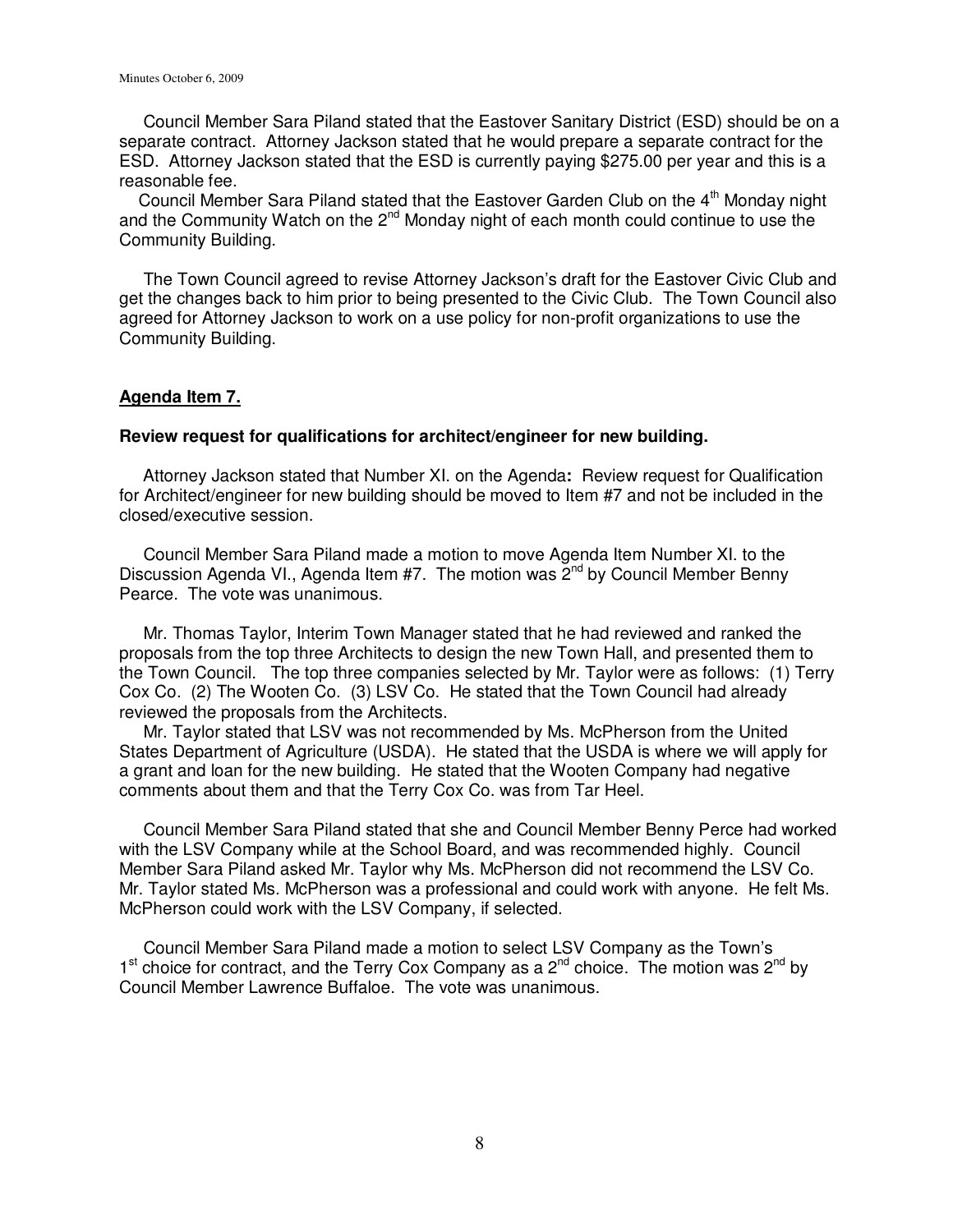### **VII Receive Mayors Update**:

 Mayor McLaurin stated that he attended the bridge dedication ceremony for Deputy Brian Matthews which was named in his honor "Deputy Brian Matthews Bridge". Deputy Matthews died on September 30, 2005 while answering a call for assistance from a fellow officer.

 Mayor McLaurin stated that there would be a meeting on October 13, 2009 at the Cumberland County Department of Public Health, at 9:30 a.m. concerning the H1N1 Virus. Mayor McLaurin asked Council Member Benny Pearce and Mr. Thomas Taylor to attend.

 Mayor McLaurin requested that each Town Council Member submit two nominees to serve on a "Citizens Advisory Committee". He said that this committee would be made up of twelve members, and this will be a short term thing. The Mayor requested that the Council Members have these nominees in attendance at the November 3, 2009 Town Council Meeting.

 Mayor McLaurin asked Mr. Taylor and Council Member Benny Pearce if they had heard anything about the street lighting. Council Member Pearce stated he had not, and Mr. Taylor stated he had not and would follow up on this issue.

 Mayor McLaurin stated that residents can no longer put plastic bottles in their garbage. Council Member Donald Hudson stated that he did not have any information on how to dispose of the plastic. Attorney Jackson stated that two towns have taken the initiative to go into the recycling business. He stated that other recyclables are also in this issue such as aluminum, glass, cardboard, and plastic.

 Mayor McLaurin stated that Ms. Judy McLaurin was nominated to be on the "Joint Appearance Committee" again this year. He stated that the City of Fayetteville did not have her listed on their roster and did not explain why.

 Council Member Sara Piland made a motion to appoint Ms. Judy McLaurin to the Joint Appearance Committee as a representative for the Town of Eastover. The motion was  $2<sup>nd</sup>$  by Council Member Benny Pearce. The vote was unanimous.

### **VIII. Receive Council Members Updates:**

There were no updates by the Council Members.

#### **IX. Receive Town Managers Update:**

 Mr. Taylor stated that he met with Ms. Heidi Johnson from the Sustainable Sandhills Green Business Program. He stated that we are doing many of the things requested from her checklist already. Mr. Taylor stated that Eastover may be the first Town in Cumberland County to become a Green Business.

 Mr. Taylor stated that he had met with Mr. Roger Segal, CPA and he has offered us a two year contract to help us find money that may be due us. Mr. Taylor stated that whatever funds found, Mr. Segal will get 50% of the funds. Some may be franchise tax with the utilities companies. He stated that he worked for Angier and found money. Council Member Sara Piland stated that she would like to know more about this. Mr. Taylor stated that he would get